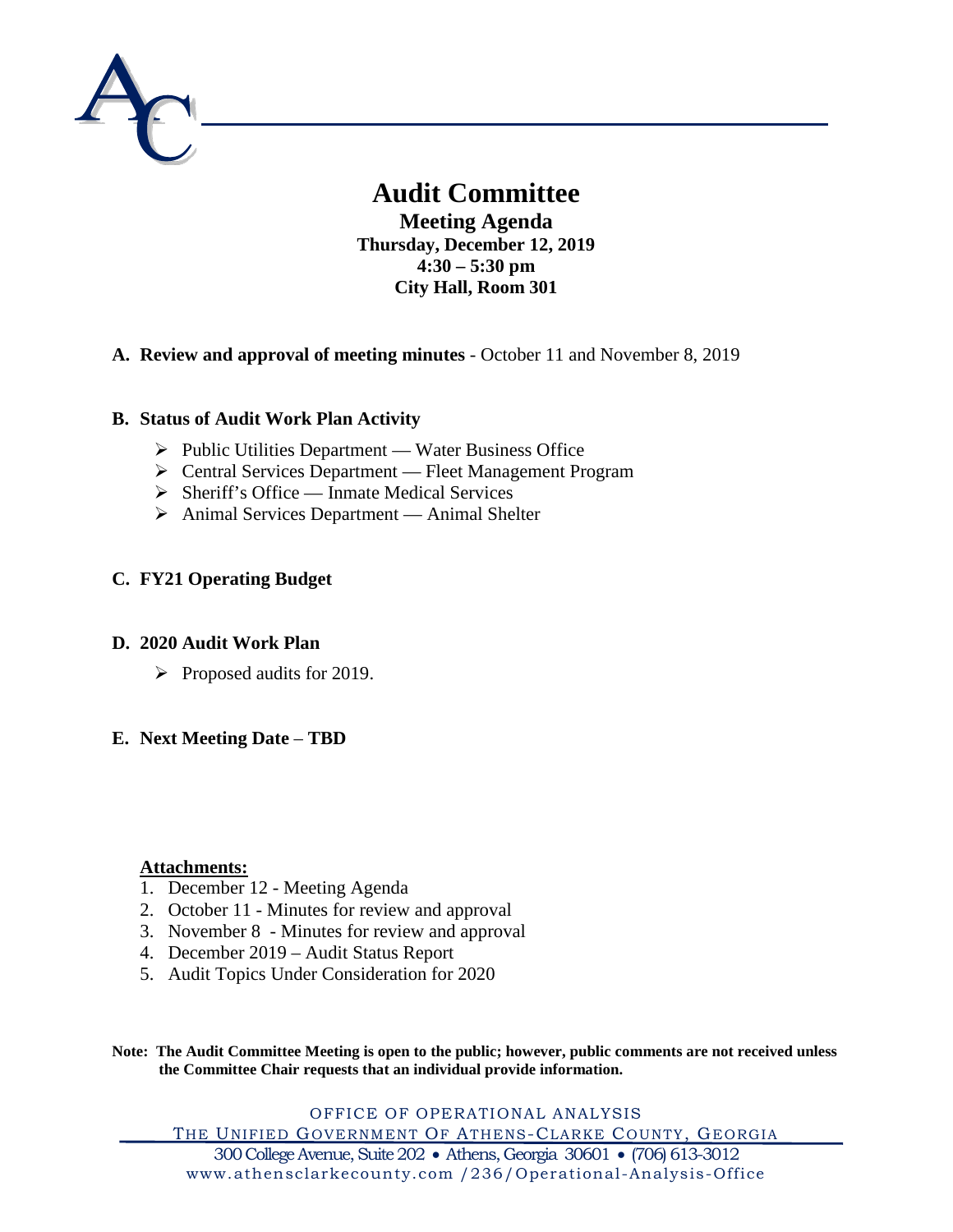# **AUDIT COMMITTEE MEETING MINUTES**

Friday, October 11, 2019

Committee Members Present: Visiting: Commissioner Melissa Link, Committee Chair Deborah Lonon, Assistant Manager Commissioner Ovita Thornton Charlotte Sosebee, Board of Elections Commissioner Allison Wright Michael Smith, Community Citizen Commissioner Russell Edwards

Staff: Committee Members Absent: Stephanie Maddox, Internal Auditor Commissioner Patrick Davenport Jill Arquette, Management Analyst Deborah Allen, Recorder

Chair Link called the meeting to order at 1:05 pm.

# **A. Approval of Minutes:**

The Committee approved the Minutes of the September 11, 2019 meeting.

# **B. Work Plan Update:**

Internal Auditor Maddox updated the committee on the annual work plan:

- $\triangleright$  Sheriff's Office Inmate Medical Services
- $\triangleright$  Public Utilities Department Water Business Office
- Central Services Department Fleet Management Program
- $\triangleright$  Manager's Office Animal Services

#### **C. 2019 Work Plan:**

The committee discussed the work plan for the Animal Services audit.

#### **D. General Discussion:**

Staff presented a mock beta test of the risk assessment tool.

Commissioner Wright made a motion that a complete example of the risk assessments from UGA and Gwinnett County along with risk assessments from two other unified governments such as Macon/Bibb, Augusta/Richmond, or Savannah/Chatham be provided to the Audit Committee. Motion seconded by Commissioner Thornton. All members voted aye.

The Committee discussed moving to a multi-year audit plan.

Commissioner Wright needed to leave but stated that she appreciated the points summarized and the reading material to be sent prior to the next meeting.

# **E. Items for Discussion at November 8, 2019 meeting:**

- $\triangleright$  Alternative audit selection tool: questionnaire and correlating heat map
- $\triangleright$  Multi-year audit plan
- $\triangleright$  Proposed audits for the current year

The next meeting is scheduled for Friday, November 8, from 1:00 – 2:00 p.m., City Hall.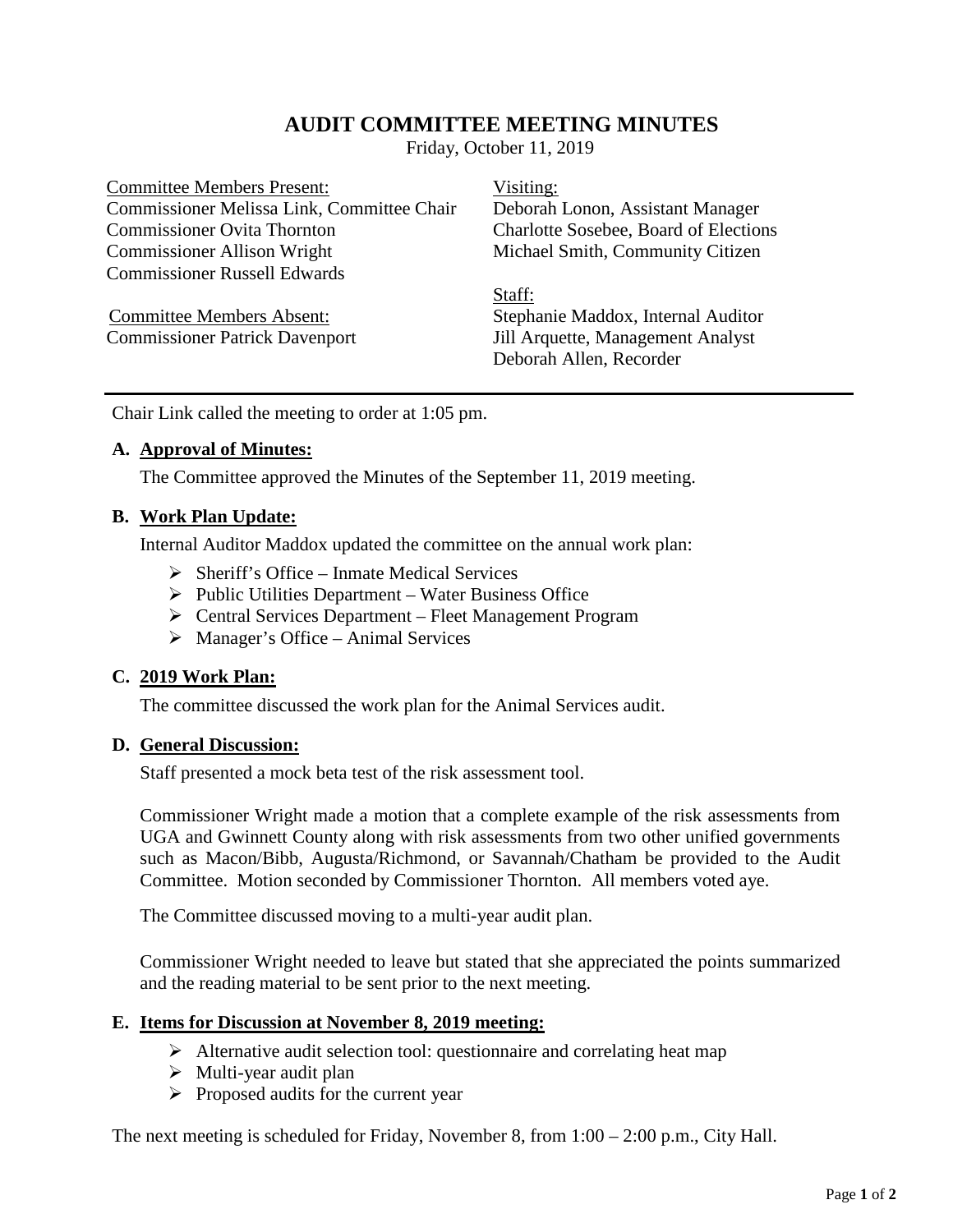Commissioner Edwards motioned to adjourn the meeting. Commissioner Thornton seconded the motion. The meeting adjourned at 2:15 p.m.

The above summation is an interpretation of the items discussed and decisions reached at the above-referenced meeting, not a transcript of the meeting. Verbatim minutes of the meeting are available on the department's webpage a[t https://www.accgov.com/operationalanalysis.](https://www.accgov.com/operationalanalysis)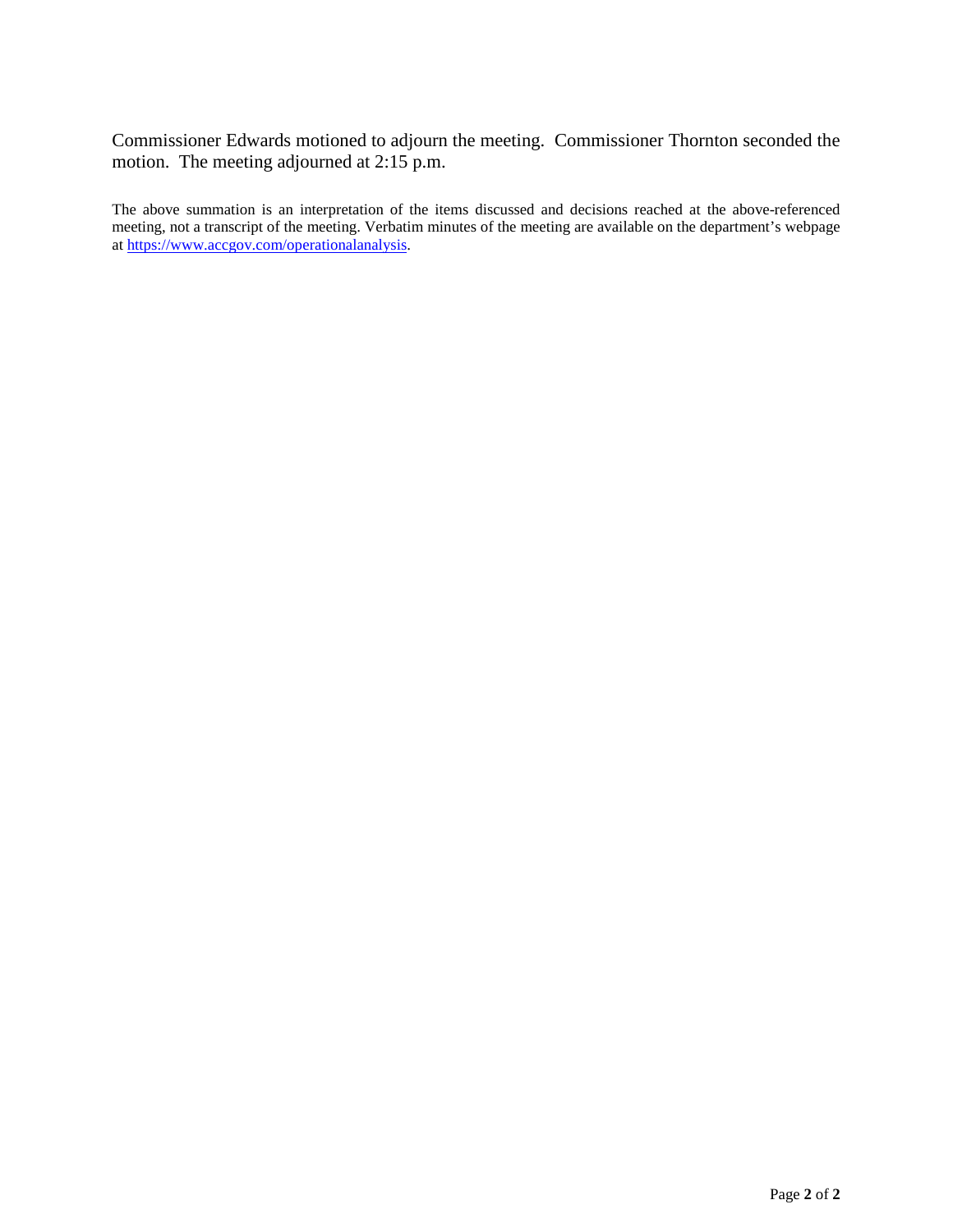# **AUDIT COMMITTEE MEETING MINUTES**

Friday, November 8, 2019

Committee Members Present: Visiting: Commissioner Melissa Link, Committee Chair Blaine Williams, Manager Commissioner Ovita Thornton Deborah Lonon, Assistant Manager Commissioner Allison Wright Josh Edwards, Assistant Manager Commissioner Russell Edwards Judd Drake, County Attorney

Commissioner Patrick Davenport

Staff: Stephanie Maddox, Internal Auditor Jill Arquette, Management Analyst

Glenn Coleman, Interim Public Utilities Director Committee Members Absent: Michael Smith, Community Citizen

Chair Link called the meeting to order at 1:05 pm.

### **A. Approval of Minutes:**

Discussion was made regarding the reduction of information provided in the abbreviated Minutes and members requested more content be included. Commissioner Edwards moved to hold adoption of the October 11, 2019 Minutes until updated. Seconded by Commissioner Wright. All members voted aye.

# **B. Work Plan Update:**

Internal Auditor Maddox updated the committee on the annual work plan:

- $\triangleright$  Public Utilities Department Water Business Office
- Central Services Department Fleet Management Program
- $\triangleright$  Sheriff's Office Inmate Medical Services
- $\triangleright$  Manager's Office Animal Services

#### **C. General Discussion:**

Commissioner Wright and Commissioner Edwards expressed concern with the verbatim Minutes being posted publicly. Commissioner Wright moved that the verbatim minutes not be posted until the full Audit Committee is present to vote on whether to post the verbatim Minutes. Commissioner Edwards seconded. All members voted aye.

Commissioner Wright requested clarification on the completion status of the audits. The status update document showed that the Water Business Office Audit was 100% complete yet the Department has not received the completed audit. Commissioner Wright motioned to have the Status Update Report updated and sent out to committee members next week. Commissioner Edwards seconded the motion. All members voted aye.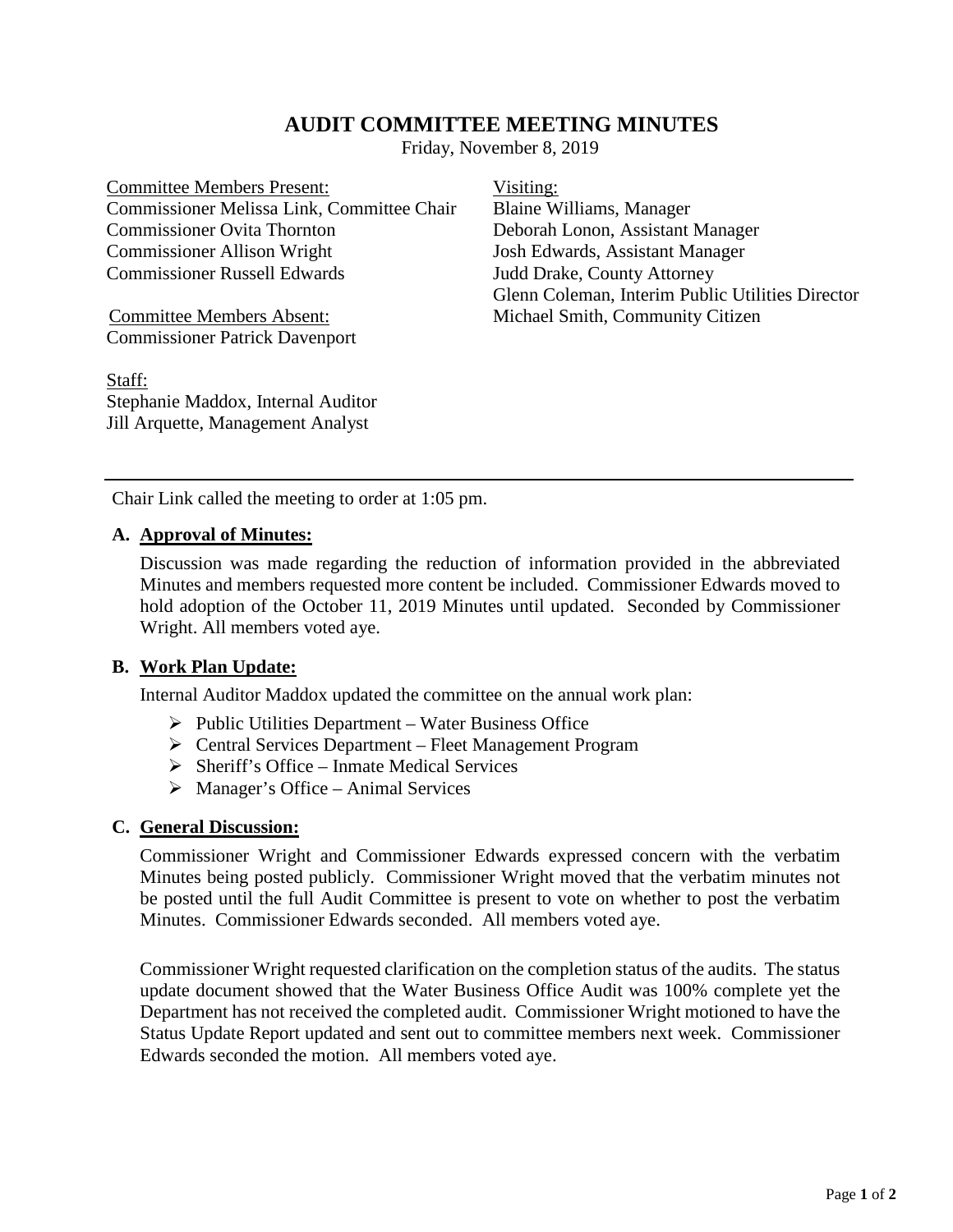County Attorney Judd Drake discussed the liability associated with the inmate medical review and recommended that the audit focus on the contract agreement between Armor Medical and the Clarke County Sheriff's Office.

OOA staff presented the updated Risk Assessment questionnaire with the results from a beta test of two ACC departments. Commissioner Thornton motioned to have the Risk Assessment questionnaire be presented to the full Commission for approval in December and sent to all departments of ACC. Commissioner Wright seconded the motion. All members voted aye.

Commissioner Wright motioned to postpone the multi-year audit plan discussion. Commissioner Edwards seconded the motion. All members voted aye.

# **D. Items for Discussion at December 5, 2019 meeting:**

- $\triangleright$  Alternative audit selection tool and questionnaires
- $\triangleright$  Proposed multi-year audit plan

The next meeting is scheduled for Thursday, December 5, from 4:30 – 5:30 p.m., City Hall.

Commissioner Wright motioned to adjourn the meeting. Commissioner Edwards seconded the motion. The meeting adjourned at 2:29 p.m.

The above summation is an interpretation of the items discussed and decisions reached at the above-referenced meeting, not a transcript of the meeting. Verbatim minutes of the meeting are available on the department's webpage a[t https://www.accgov.com/operationalanalysis.](https://www.accgov.com/operationalanalysis)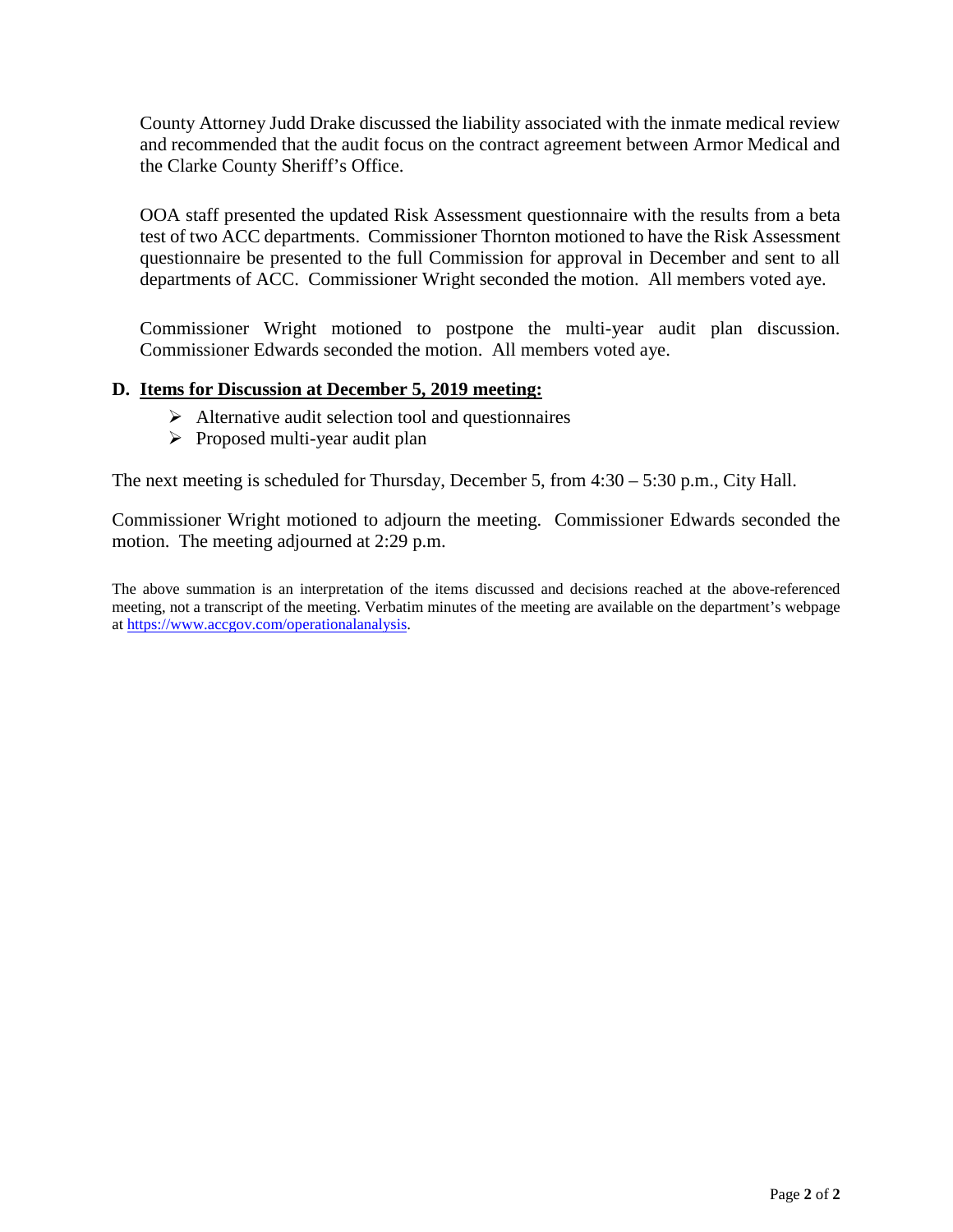# **AUDIT STATUS REPORT**

DATE: December 12, 2019

TO: Audit Committee

FROM: Stephanie Maddox, Internal Auditor Office of Operational Analysis (formerly, the Auditor's Office)

SUBJECT: Status of Work Plan Activity

The following table summarizes the current status of each audit according to audit stages. A description of the audit stages is below the table.

|                                                                    | <b>Status</b>                                                                                                                            |                                                                                   | <b>Completion</b> |
|--------------------------------------------------------------------|------------------------------------------------------------------------------------------------------------------------------------------|-----------------------------------------------------------------------------------|-------------------|
| Audit                                                              | The percentage indicates the completion level                                                                                            |                                                                                   | <b>Forecast</b>   |
| Clarke County Sheriff's Office -<br><b>Inmate Medical Services</b> | <b>Pre-Audit Planning – 100%</b><br><b>Discovery Stage - 90%</b>                                                                         | Review of medical services<br>lo i<br>contract with Armor Medical.                | December 2019     |
| <b>Contract</b>                                                    | Analysis $-60%$<br>Conclusions $-0\%$<br>$\bf Recommendations - 0\%$                                                                     |                                                                                   |                   |
| Public Utilities Department -<br><b>Water Business Office</b>      | <b>Pre-Audit Planning</b> $-100\%$<br><b>Discovery Stage - 100%</b><br>Analysis $-100\%$<br>Conclusions $-95%$<br>Recommendations $-95%$ | Exit Conference conducted<br>with the department.                                 | December 2019     |
| Central Services Department -<br><b>Fleet Management Program</b>   | <b>Pre-Audit Planning</b> $-100\%$<br><b>Discovery Stage – 95%</b><br>Analysis $-90\%$<br>Conclusions $-85%$<br>Recommendations $-85%$   | Schedule final interview with<br><b>Assistant Finance Director,</b><br><b>TBD</b> | January 2020      |
| Animal Services Department -<br><b>Animal Control</b>              | <b>Pre-Audit Planning</b> $-15%$<br><b>Discovery Stage - 20%</b><br>Analysis $-10%$<br>Conclusions $-0\%$<br>Recommendations $-0\%$      | Develop surveys                                                                   | February 2020     |

# **WORK IN PROGRESS**

# **AUDIT STAGES**

**Pre-Audit Planning**: OOA staff conducts literature reviews, identifies benchmark communities, research best practices, develops pre-audit survey(s), and requests documents related to the audit client. OOA staff conducts pre-conference meeting with the audit client/department (Dept. Director); discuss the audit process, the timing of fieldwork, and answer any questions.

**Discovery**: Interviews, information validation, observations and surveys. As this stage is critical to the preparation of a complete and meaningful audit, it consumes the majority of time involved.

**Analysis**: Assigning meaning/value to the information; determining what it reveals related to the scope of the audit. Defines systems, processes and practices in terms of effectiveness and efficiency.

**Conclusions**: Identifies and describes constraints and opportunities regarding developments and implementation of needed improvements.

**Recommendations**: Suggests action that can be taken in consideration of the constraints and opportunities.